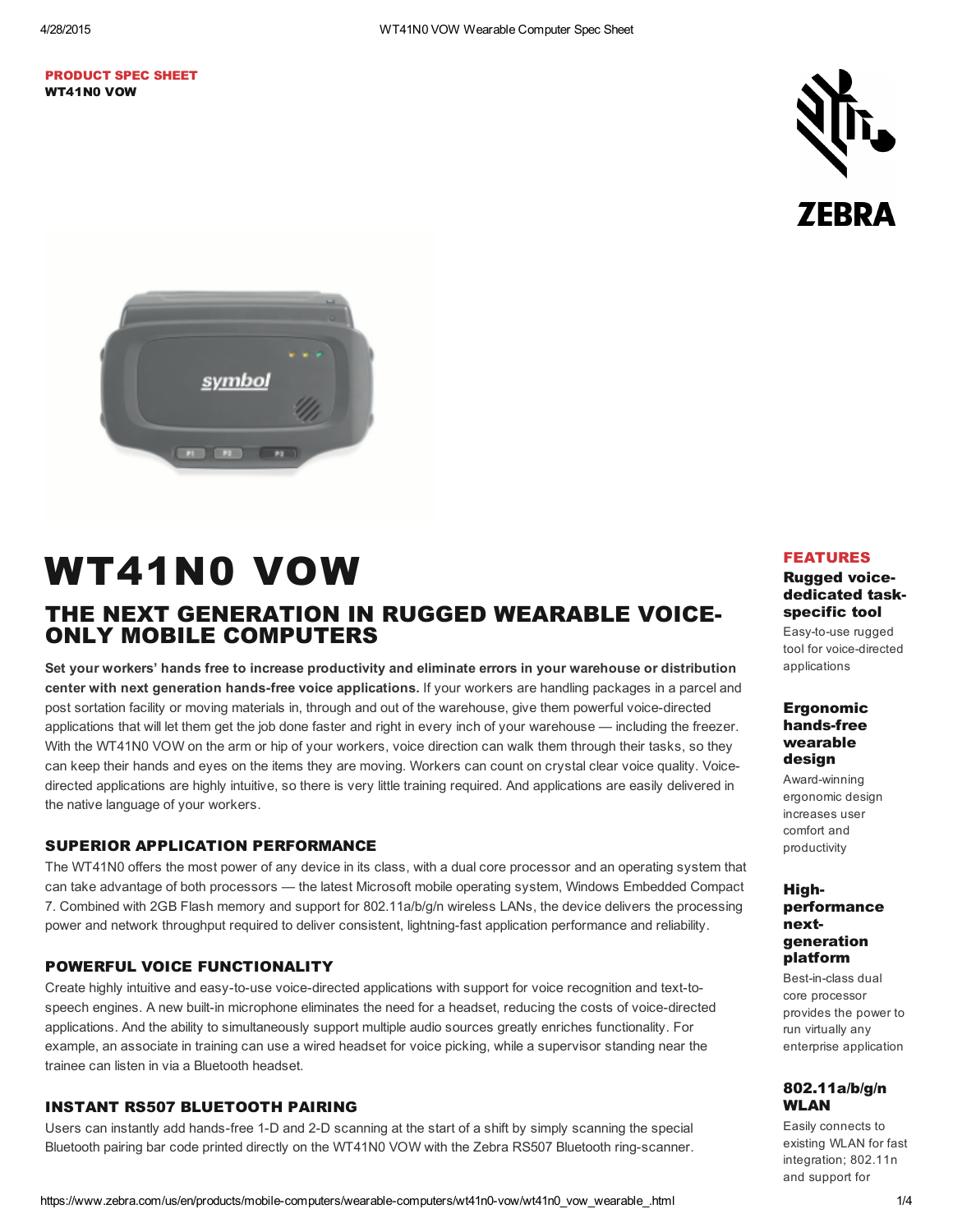## ALL THE RIGHT ACCESSORIES

Enrich the functionality of this hands-free solution with our complete accessory family. Our RS507 and RS419 ring scanners give your workers hands-free scanning that boosts productivity in the most scan intensive applications. Our rugged yet highly-cost effective cabled headset provides crystal clear voice in the noisiest and most demanding environments.

## READY FOR RUGGED ENVIRONMENTS

A drop and tumble test plus an IP sealing rating provide true peace of mind — you can count on reliable operation even if workers drop, bump or spill liquid on the WT41N0. Stainless steel connectors and an improved coating on the rear cleat eliminate corrosion and increase durability at accessory attachment points. The result is superior uptime, a rapid return on investment and a low total cost of ownership.

Improve the productivity and accuracy of your workers with best-in-class voice-directed hands-free computing. To find out how, visit [www.zebra.com/wt41n0vow](https://www.zebra.com/wt41n0vow) or access our global contact directory at [www.zebra.com/contact](https://www.zebra.com/contact)

## SPECIFICATIONS

| PHYSICAL AND ENVIRONMENTAL<br><b>CHARACTERISTICS</b> |                                                                                                         | <b>Frequency</b><br>Range               | Country dependent -<br>typically:                                                                     |  |
|------------------------------------------------------|---------------------------------------------------------------------------------------------------------|-----------------------------------------|-------------------------------------------------------------------------------------------------------|--|
| <b>Dimensions</b>                                    | 5.7 in. L x 3.7 in. W x 1.0 in.<br>н<br>142 mm L x 93 mm W x 26<br>mm H                                 |                                         | 802.11b/g: 2.4 to 2.5 GHz<br>802.11a: 5.0 GHz<br>802.11n: 2.5 and 5.0 GHz                             |  |
|                                                      |                                                                                                         | <b>WPAN</b>                             | Bluetooth 2.1 + EDR                                                                                   |  |
| Weight                                               | Terminal ships with<br>extended battery:<br>12.2 oz. (7.5 oz. + 4.6 oz.)<br>346.0 g (214.3 g + 131.7 g) |                                         |                                                                                                       |  |
|                                                      |                                                                                                         | <b>VOICE AND AUDIO</b>                  |                                                                                                       |  |
|                                                      |                                                                                                         | <b>Audio</b>                            | AC97 Compatible Codec                                                                                 |  |
| Keyboard                                             | 3 software-programmable<br>keys                                                                         |                                         | to play audio over speaker<br>or headset; microphone;<br>simultaneous audio                           |  |
| Power                                                | PowerPrecision<br>Lithium ion<br>battery 4600 mAh                                                       | <b>Push-to-Talk</b>                     | PTT (client included); wired<br>headset support, PTT will<br>support headset and<br>speakerphone mode |  |
| PERFORMANCE CHARACTERISTICS                          |                                                                                                         | <b>Voice Directed</b><br><b>Picking</b> | <b>TekSpeech Pro</b><br>Certified:                                                                    |  |
| <b>Processor</b>                                     | Dual Core OMAP 4 @<br>1GHz                                                                              |                                         | Compatible with<br>3rd party VDP                                                                      |  |
| <b>Operating</b><br><b>System</b>                    | <b>Microsoft Windows</b><br><b>Embedded Compact CE</b>                                                  |                                         | clients                                                                                               |  |
| 7.0                                                  |                                                                                                         | <b>PERIPHERALS AND ACCESSORIES</b>      |                                                                                                       |  |
| <b>Memory</b>                                        | 512 MB RAM; 2 GB Flash                                                                                  | <b>Cradles</b>                          | Single-slot USB charging                                                                              |  |
| <b>Application Dev</b>                               | Microsoft IDEs and Zebra<br><b>SDKs</b>                                                                 |                                         | cradle with spare battery well;<br>four-slot Ethernet charging<br>cradle                              |  |
| <b>Data Capture</b><br><b>Options</b>                | Wearable scanners<br>RS309, RS409, RS419<br>and RS507 are optional                                      | <b>Printers</b>                         | Supports extensive line of<br>approved printers                                                       |  |
|                                                      | accessories                                                                                             | Charger                                 | Four-slot battery charger                                                                             |  |
| <b>Communications</b>                                | USB (Host and Client)                                                                                   | <b>Mounts</b>                           | Wrist-mount and hip-mount                                                                             |  |
|                                                      |                                                                                                         |                                         |                                                                                                       |  |

advanced Zebra WLAN features greatly improves WLAN bandwidth, performance and reliability for improved voice performance

## Wide temperature range

Designed to operate across a wide temperature range ensures operation in virtually all environments of the warehouse, including 4° F/ 20° C (22° F/30° C with freezer pouch)

Support for voicerecognition, text-to-speech engines and robust Voiceover-WLAN (VoWLAN)

Easy to develop and deploy feature-rich voice-directed applications

## Easy Bluetooth pairing

Just scan the bar code printed on the WT41N0 VOW with the RS507 1-D/2-D Bluetooth imager for split second pairing

## IP54 sealing; tumble tested; and a 4 ft./1.2 m drop specification across entire operating temperature range

Maximizes uptime and ensures dependable operation in demanding environments, including cold storage; reduces device replacement costs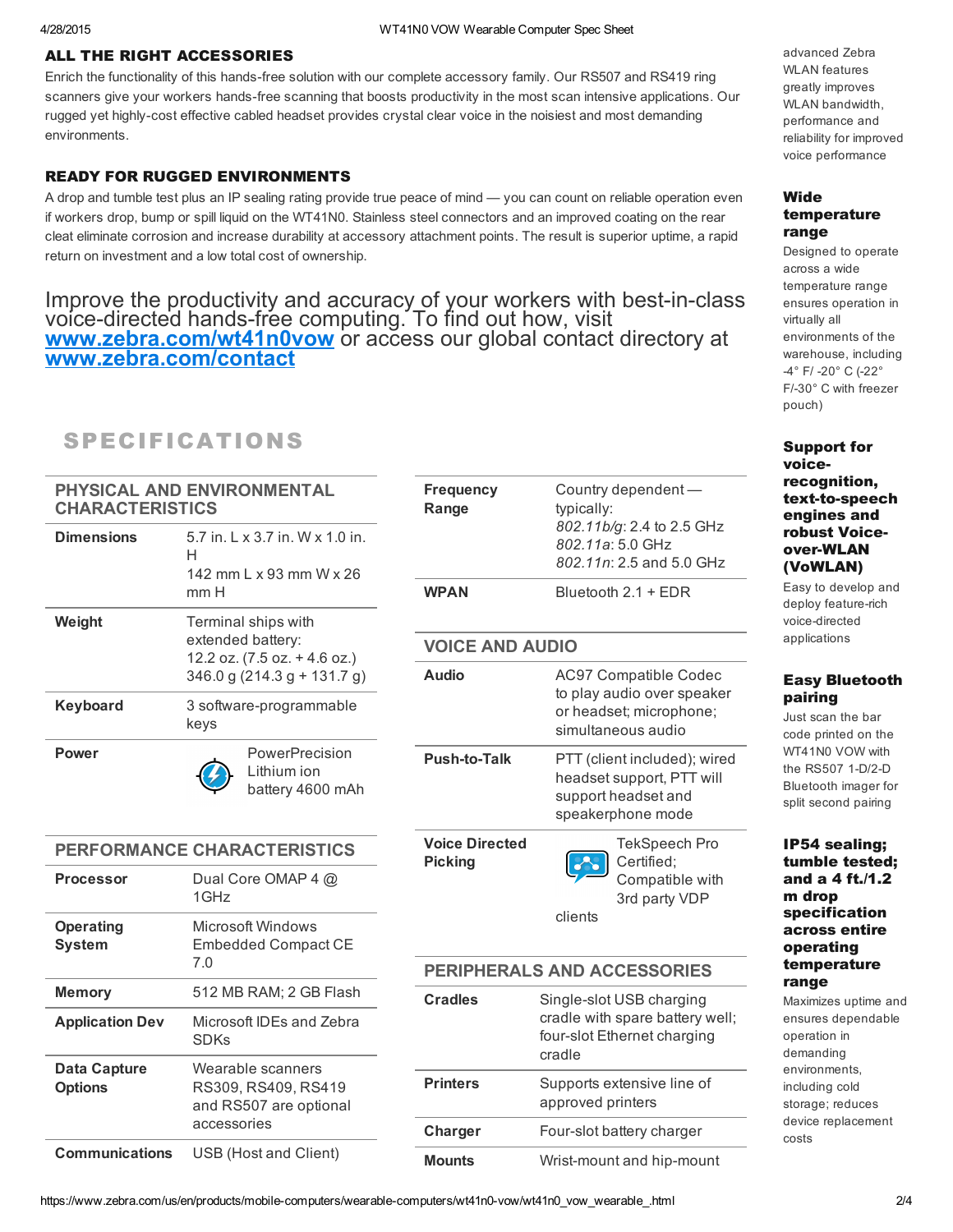## 4/28/2015 WT41N0 VOW Wearable Computer Spec Sheet

| <b>USER ENVIRONMENT</b>                            |                                                                                                                                                                                       |                                                                                                                                                                                                | accessories available                                                                                                                       |
|----------------------------------------------------|---------------------------------------------------------------------------------------------------------------------------------------------------------------------------------------|------------------------------------------------------------------------------------------------------------------------------------------------------------------------------------------------|---------------------------------------------------------------------------------------------------------------------------------------------|
| <b>Operating</b><br>Temp.                          | -4° to 122° F/-20° to 50° C                                                                                                                                                           | <b>Other</b><br><b>Accessories</b><br>rugged headset; headset<br>adapters and freezer<br>pouches that extend                                                                                   | RS507/RS419/RS409/RS309<br>wearable scanners; RCH51                                                                                         |
| <b>Storage Temp.</b>                               | -40° to 158° F/-40° to 70° C                                                                                                                                                          |                                                                                                                                                                                                |                                                                                                                                             |
| <b>Humidity</b>                                    | 5% to 95% non-<br>condensing                                                                                                                                                          |                                                                                                                                                                                                | operating temperature range                                                                                                                 |
| <b>Drop Spec</b>                                   | Multiple drops to concrete:<br>4 ft./1.2 m across the<br>operating temperature<br>range                                                                                               | <b>REGULATORY</b>                                                                                                                                                                              |                                                                                                                                             |
|                                                    |                                                                                                                                                                                       | <b>Electrical</b><br><b>Safety</b>                                                                                                                                                             | Certified to UL60950-1,<br>CSA C22.2 No. 60950-1,                                                                                           |
| <b>Tumble Spec</b>                                 | 500 one-half meter<br>tumbles at room                                                                                                                                                 |                                                                                                                                                                                                | EN60950/IEC 60950-1<br>plus all national deviations                                                                                         |
| <b>Sealing</b>                                     | temperature (1,000 drops)<br><b>IP54</b>                                                                                                                                              | <b>EMC</b>                                                                                                                                                                                     | FCC Part 15 Subpart B,<br>ICES-003 Class B, EN<br>61000-3-2, EN 61000-3-3,<br>CISPR 22 Class B, CISPR<br>24, EN 301 489-1, EN 301<br>489-17 |
| <b>Electrostatic</b><br><b>Discharge</b><br>(ESD)  | EN61000-4-2 15kV Air,<br>8kV contact, 8kV indirect                                                                                                                                    |                                                                                                                                                                                                |                                                                                                                                             |
| <b>WIRELESS DATA COMMUNICATIONS</b>                |                                                                                                                                                                                       | <b>RF</b>                                                                                                                                                                                      | FCC Parts 15.247, 15.407,<br>15.205, 15.207, 15.209,                                                                                        |
| <b>WLAN</b>                                        | IEEE 802.11a/b/g/n                                                                                                                                                                    | 15.203, EN 300 328,<br>EN301 893, RSS-100,                                                                                                                                                     |                                                                                                                                             |
| <b>Output Power</b>                                | 100 mW U.S. and<br>international                                                                                                                                                      | RSS-210, ARIB STD-66 &<br>33, ARIB STD-T71,<br><b>AS/NZS 4268</b>                                                                                                                              |                                                                                                                                             |
| <b>Security</b>                                    | WEP2 (40 or 128 bit), TKIP,<br>TLS, TTLS<br>(MS-CHAP), TTLS (MS-<br>CHAP v2), TTLS (CHAP),<br>TTLS-MD5, TTLS-PAP,<br>PEAP-TLS, PEAP (MS-<br>CHAP v2), AES, LEAP,<br>CCX <sub>v3</sub> |                                                                                                                                                                                                |                                                                                                                                             |
|                                                    |                                                                                                                                                                                       | <b>RECOMMENDED SERVICES</b>                                                                                                                                                                    |                                                                                                                                             |
|                                                    |                                                                                                                                                                                       | Service from the Start with Comprehensive<br>Coverage:<br>Complete support program covers normal wear<br>and tear as well<br>as accidental damage and includes technical<br>telephone support, |                                                                                                                                             |
| <b>WIRELESS DATA COMMUNICATIONS</b><br>(CONTINUED) |                                                                                                                                                                                       | software support and repair.                                                                                                                                                                   | Device and Asset Management Services:                                                                                                       |
| <b>Data Rate</b>                                   | 802.11a: up to 54 Mbps<br>802.11b: up to 11 Mbps<br>802.11g: up to 54 Mbps<br>802.11n up to 72.2 Mbps                                                                                 | Provides fully-managed deployment,<br>optimization and device<br>management services.                                                                                                          |                                                                                                                                             |
| <b>Antenna</b>                                     | Internal with Diversity                                                                                                                                                               |                                                                                                                                                                                                |                                                                                                                                             |

| Secure WLAN |                |
|-------------|----------------|
|             | communication: |

Robust support for the latest security protocols keeps your data safe

## **Compatibility** with Zebra's rugged wearable scanners

Easily expand functionality with robust bar code scanning for superior future proofing and investment protection

## Compatible with Zebra's RCH51 lightweight, rugged and affordable headset

Provides an end-toend cost-effective and complete voicedirected platform

## Supports Zebra's best-inclass device management solution

Centrally manage your WT41N0 wearable computers as well as all other Zebra and third party mobile devices in use in your business with Zebra Mobility Services Platform (MSP)

## **Push-to-talk** (PTT) ready

Supports PTT capability, allowing users to reach and be reached at the press of a single button, improving collaboration and responsiveness